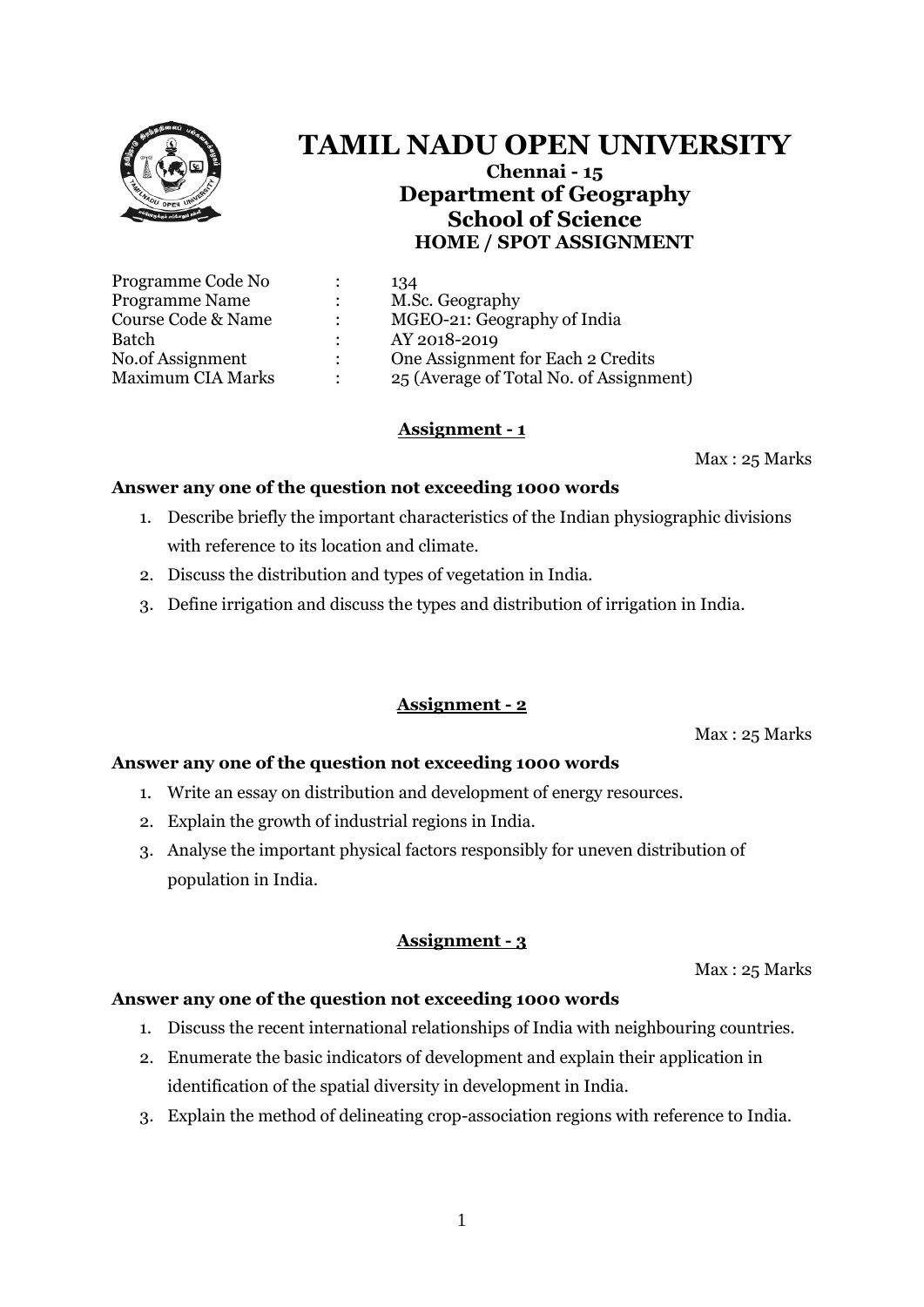

# **TAMIL NADU OPEN UNIVERSITY**

**Chennai - 15 Department of Geography School of Science HOME / SPOT ASSIGNMENT**

| Programme Code No        | 218                                     |
|--------------------------|-----------------------------------------|
| <b>Programme Name</b>    | M.Sc. Geography                         |
| Course Code & Name       | MGEO-22: World Economic Geography       |
| <b>Batch</b>             | AY 2018-2019                            |
| No.of Assignment         | One Assignment for Each 2 Credits       |
| <b>Maximum CIA Marks</b> | 25 (Average of Total No. of Assignment) |

# **Assignment - 1**

Max : 25 Marks

#### **Answer any one of the question not exceeding 1000 words**

- 1. Analyse the classification of economic activities.
- 2. Explain the distribution and production of food crops.
- **3.** Illustrate the importance of Von Thunen's agricultural model.

# **Assignment - 2**

Max : 25 Marks

# **Answer any one of the question not exceeding 1000 words**

- 1. Describe the growth and development of grazing and pastoralism.
- 2. Write an essay on distribution and production of iron ore in the world.
- 3. Explain the locational factors of major industrial regions of the world.

# **Assignment - 3**

Max : 25 Marks

# **Answer any one of the question not exceeding 1000 words**

- 1. Discuss the causes and effect of trade and transport development.
- 2. Write an essay on nature, scope and significance of economic geography.
- 3. Classify the major economic activities and its importance in Geography.

# **Assignment - 4**

Max : 25 Marks

#### **Answer any one of the question not exceeding 1000 words**

- 1. Illustrate the Von Thunen's Agricultural land use model.
- 2. Examine the distribution and production of food crops.
- 3. Describe the distribution and production of fuel resources.